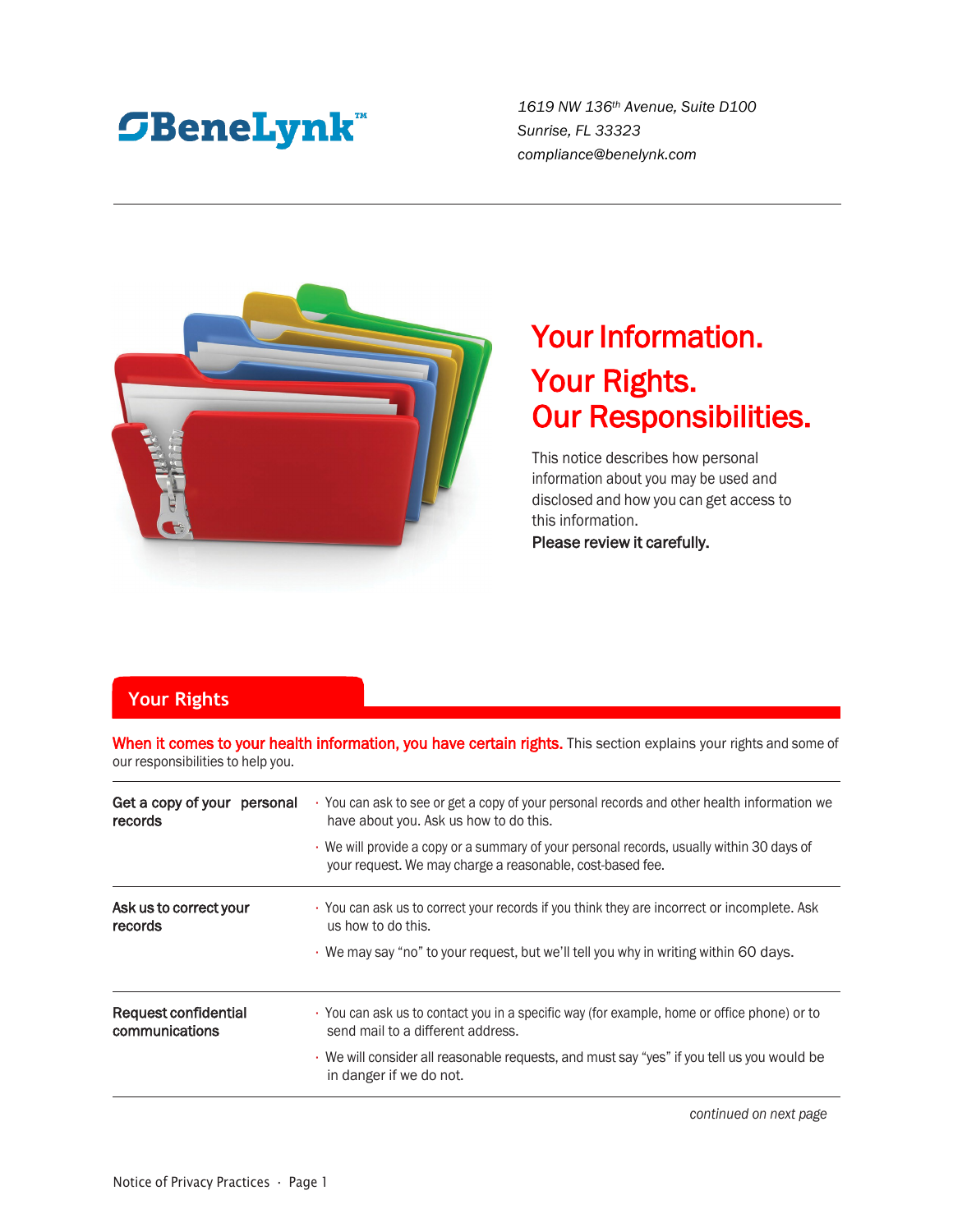| Your Rights continued                           |                                                                                                                                                                                                                                                                                                                                 |
|-------------------------------------------------|---------------------------------------------------------------------------------------------------------------------------------------------------------------------------------------------------------------------------------------------------------------------------------------------------------------------------------|
| Ask us to limit what we<br>use or share         | · You can ask us not to use or share certain health information for treatment, payment,<br>or our operations.                                                                                                                                                                                                                   |
|                                                 | · We are not required to agree to your request, and we may say "no" if it would<br>affect your care.                                                                                                                                                                                                                            |
| Get a list of those with<br>whom we've shared   | · You can ask for a list (accounting) of the times we've shared your health information<br>for six years prior to the date you ask, who we shared it with, and why.                                                                                                                                                             |
| information                                     | · We will include all the disclosures except for those about treatment, payment, and<br>health care operations, and certain other disclosures (such as any you asked us to<br>make). We'll provide one accounting a year for free but will charge a reasonable, cost-<br>based fee if you ask for another one within 12 months. |
| Get a copy of this<br>privacy notice            | · You can ask for a paper copy of this notice at any time, even if you have agreed to<br>receive the notice electronically. We will provide you with a paper copy promptly.                                                                                                                                                     |
| Choose someone to<br>act for you                | · If you have given someone medical power of attorney or if someone is your legal<br>guardian, that person can exercise your rights and make choices about your health<br>information.                                                                                                                                          |
|                                                 | We will make sure the person has this authority and can act for you before we take any<br>action.                                                                                                                                                                                                                               |
| File a complaint if you<br>feel your rights are | · You can complain if you feel we have violated your rights by contacting us using the<br>information on page 1.                                                                                                                                                                                                                |
| violated                                        | · You can file a complaint with the U.S. Department of Health and Human Services<br>Office for Civil Rights by sending a letter to 200 Independence Avenue, S.W.,<br>Washington, D.C. 20201, calling 1-877-696-6775, or visiting<br>www.hhs.gov/ocr/privacy/hipaa/complaints/.                                                  |
|                                                 | · We will not retaliate against you for filing a complaint.                                                                                                                                                                                                                                                                     |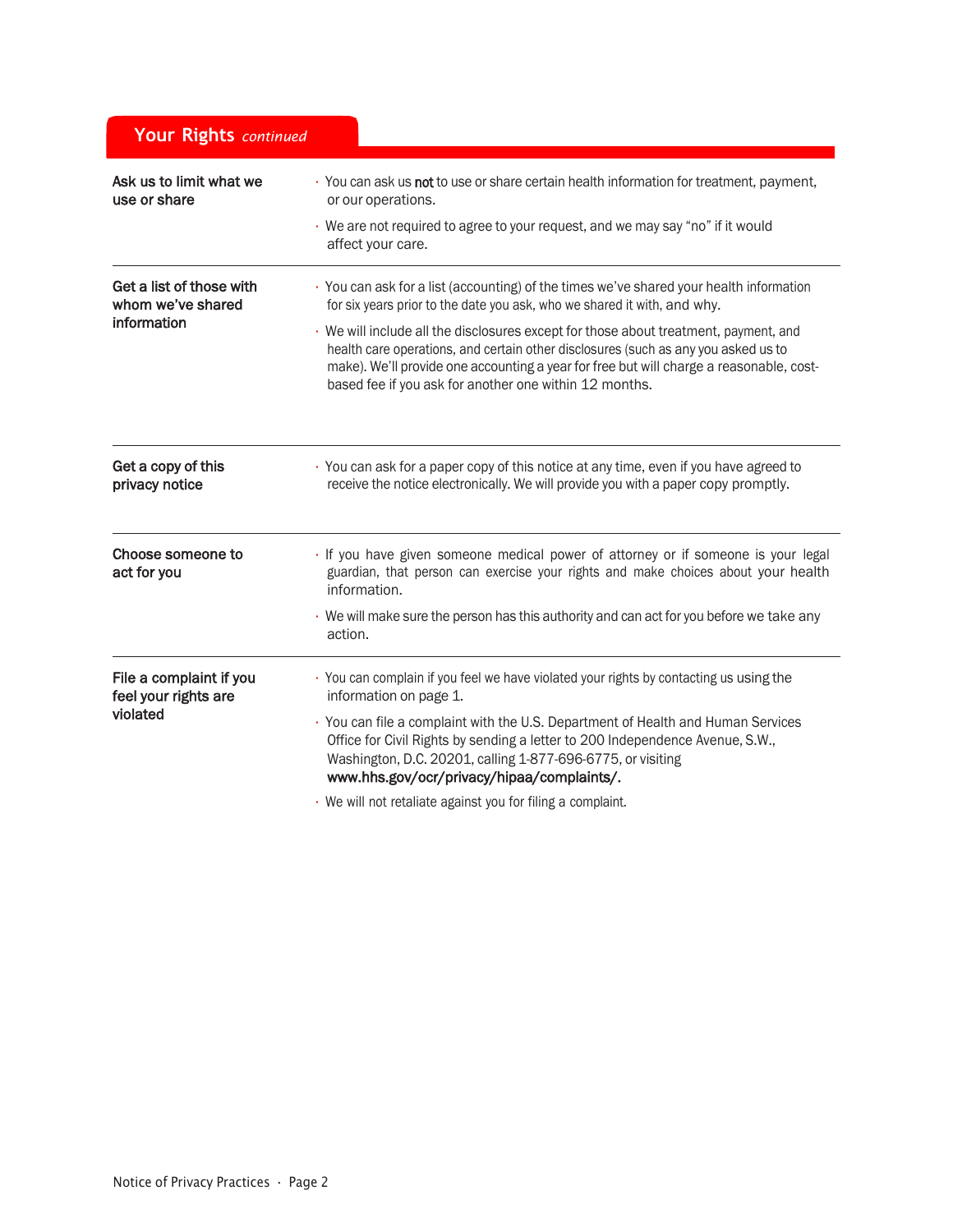## **Your Choices**

#### For certain health information, you can tell us your choices about what we share.

In these cases we *never* share your information unless you give us written permission:

- Marketing purposes
- Sale of your information

## **Our Uses and Disclosures**

How do we typically use or share your health information? We typically use or share your health information in the following ways.

| Help manage the<br>health programs or<br>services you may<br>be entitled to | We can use your health information to<br>identify what additional programs or services<br>you may be entitled to in efforts to improve<br>your social determinants of health. | <b>Example:</b> We will interview you and based on<br>responses regarding your<br>social<br>vour<br>environment, health and wellbeing, we may<br>find programs or services to assist your<br>everyday activities. |
|-----------------------------------------------------------------------------|-------------------------------------------------------------------------------------------------------------------------------------------------------------------------------|-------------------------------------------------------------------------------------------------------------------------------------------------------------------------------------------------------------------|
| Administer your<br>plan                                                     | We may disclose your health information to your<br>health plan sponsor for plan administration.                                                                               | <b>Example:</b> Your health plan contracts with us to<br>assist in obtaining medical documentation<br>from your providers, i.e. Veterans<br>Administration facilities.                                            |

How else can we use or share your health information? We are allowed or required to share your information in other ways – usually in ways that contribute to the public good, such as public health and research. We have to meet many conditions in the law before we can share your information for these purposes. For more information see: [www.hhs.gov/ocr/privacy/hipaa/understanding/consumers/index.html.](http://www.hhs.gov/ocr/privacy/hipaa/understanding/consumers/index.html)

| Help with public health and<br>safety issues                                                                | · We can share health information about you for certain situations such as:<br>• Preventing disease<br>• Helping with product recalls<br>· Reporting adverse reactions to medications<br>· Reporting suspected abuse, neglect, or domestic violence<br>• Preventing or reducing a serious threat to anyone's health or safety |  |
|-------------------------------------------------------------------------------------------------------------|-------------------------------------------------------------------------------------------------------------------------------------------------------------------------------------------------------------------------------------------------------------------------------------------------------------------------------|--|
| Do research                                                                                                 | • We can use or share your information for health research.                                                                                                                                                                                                                                                                   |  |
| Comply with the law                                                                                         | We will share information about you if state or federal laws require it, including with<br>the Department of Health and Human Services if it wants to see that we're complying<br>with federal privacy law.                                                                                                                   |  |
| Respond to organ and tissue<br>donation requests and work<br>with a medical examiner or<br>funeral director | . We can share health information about you with organ procurement<br>organizations.<br>· We can share health information with a coroner, medical examiner, or funeral<br>director when an individual dies.                                                                                                                   |  |